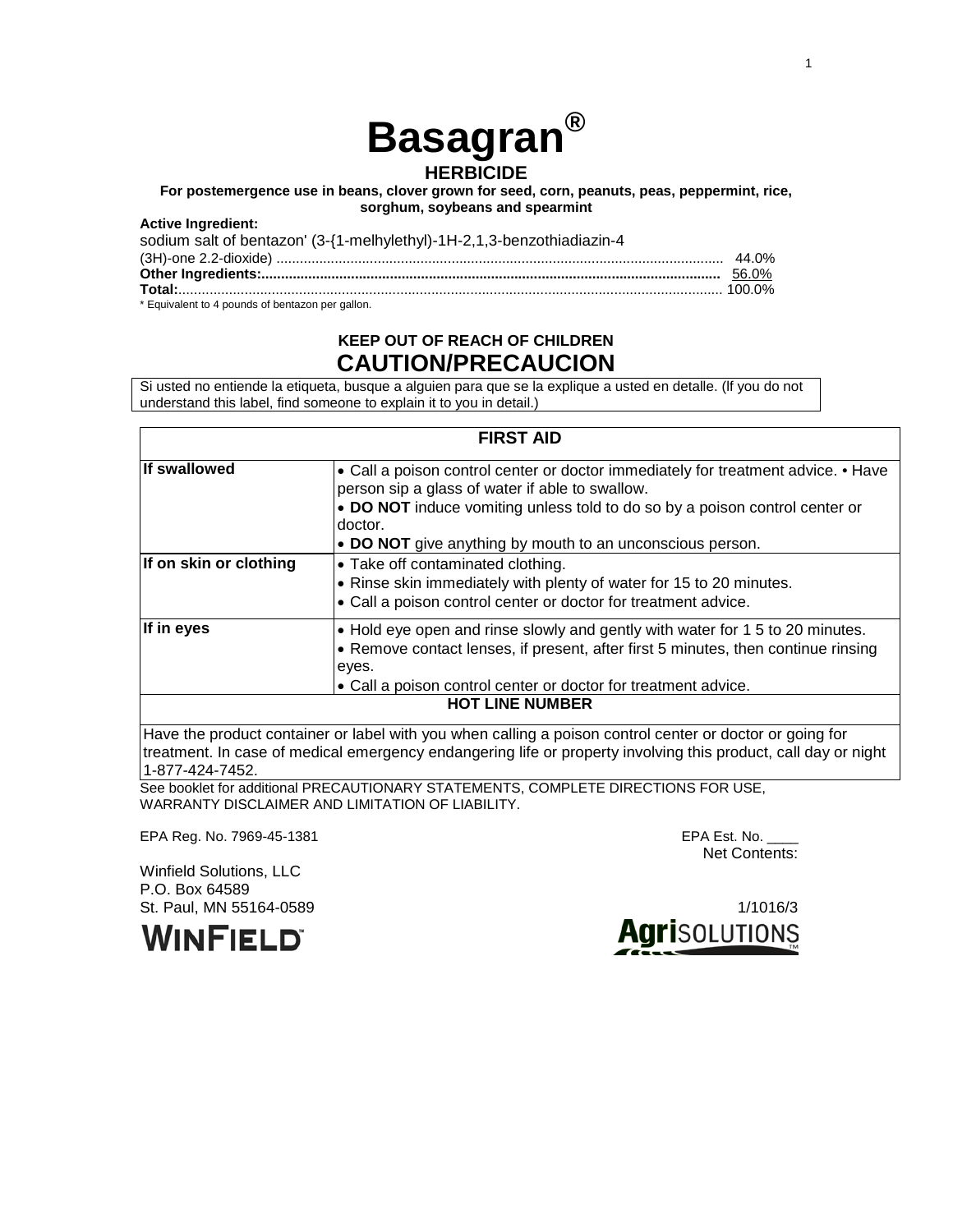#### **PRECAUTIONARY STATEMENTS HAZARDS TO HUMANS AND DOMESTIC ANIMALS**

**CAUTION.** Harmful if swallowed or absorbed through skin. Causes moderate eye irritation. Avoid contact with eyes, skin, or clothing. Prolonged or frequently repeated skin contact may cause allergic reactions in some individuals.

#### **Personal Protective Equipment (PPE) Applicators and other handlers must wear:**

- Long-sleeved shirt and long pants
- Waterproof gloves
- Shoes plus socks

Follow the manufacturer's instructions for cleaning and maintaining PPE. If no such instructions for washables, use detergent and hot water. Keep and wash PPE separately from other laundry.

# **Engineering Controls Statement**

When handlers use closed systems, enclosed cabs, or aircraft in a manner that meets the requirements listed in the Worker Protection Standard (WPS) for agricultural pesticides [40 CFR 170.240(d)(4-6)], the handler PPE requirements may be reduced or modified as specified in the WPS.

#### **User Safety Recommendations Users should:**

• Wash hands before eating, drinking, chewing gum, using tobacco, or using the toilet.

• Remove clothing immediately if pesticide gets inside. Then wash thoroughly and put on clean clothing.

• Remove PPE immediately after handling this product. Wash the outside of gloves before removing. As soon as possible, wash thoroughly and change into clean clothing.

# **Environmental Hazards**

For terrestrial uses, **DO NOT** apply directly to water, or to areas where surface water is present or to intertidal areas below the mean high water mark.

**DO NOT** contaminate water when disposing of equipment wash waters or rinsate.

Bentazon, which is present in this product, is known to leach through soil into groundwater under certain conditions as a result of agricultural use. Use of this chemical in areas where soils are permeable, particularly where the water table is shallow, may result in groundwater contamination.

**Notice:** It is a violation of federal law to use any pesticide in a manner that results in the death of an endangered species or in adverse modification of their habitat.

# **DIRECTIONS FOR USE**

It is a violation of federal law to use this product in a manner inconsistent with its labeling. **DO NOT** apply this product in a way that will contact workers or other persons, either directly or through drift. Only protected handlers may be in the area during application. For any requirements specific to your state or tribe consult the agency responsible for pesticide regulation.

Unless otherwise directed in supplemental labeling, all applicable directions, restrictions, precautions and **Conditions of Sale and Warranty** are to be followed. This labeling must be in the user's possession during application.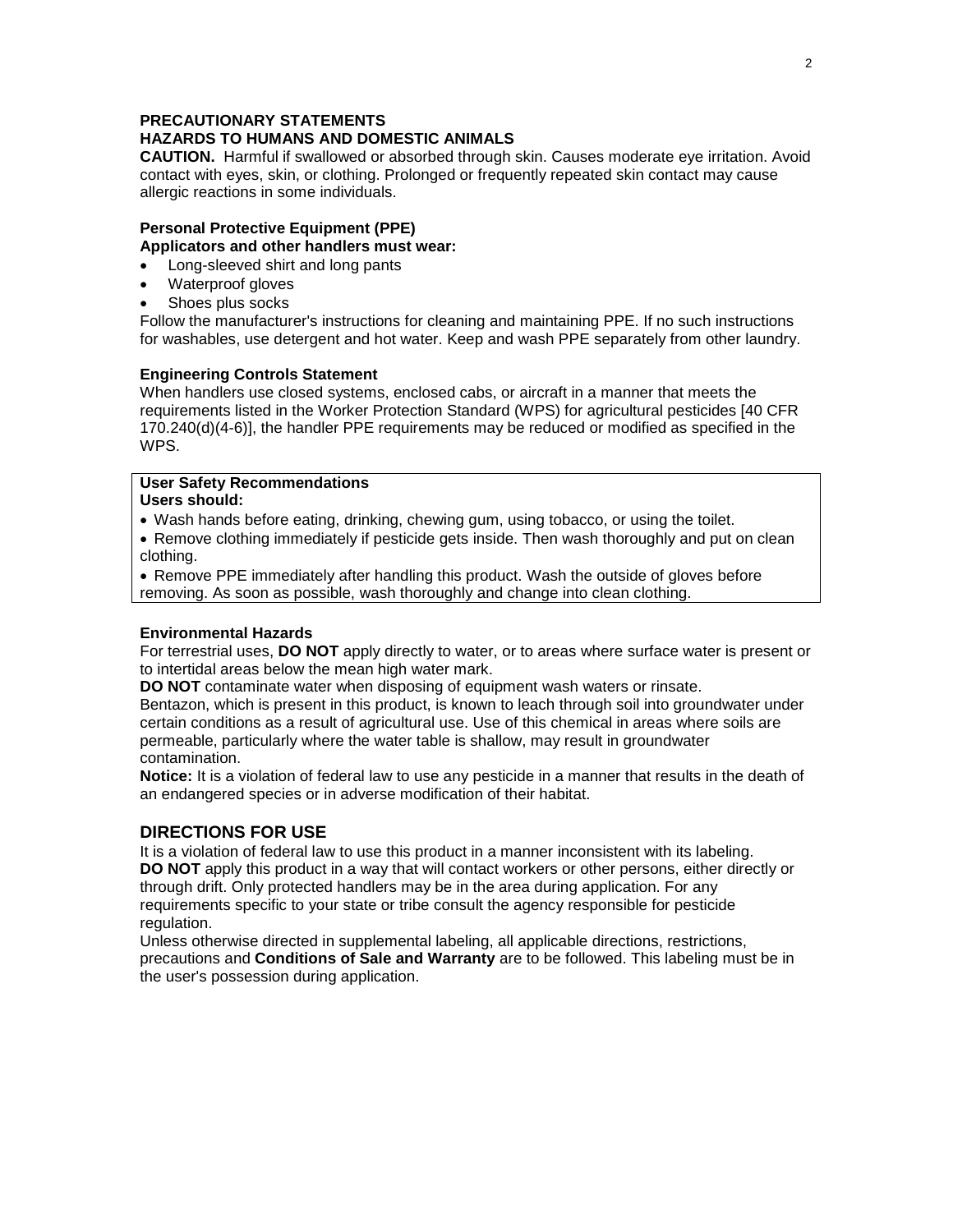# **AGRICULTURAL USE REQUIREMENTS**

Use this product only in accordance with its labeling and with the Worker Protection Standard, 40 CFR part 170. This standard contains requirements for the protection of agricultural workers on farms, forests, nurseries, and greenhouses, and handlers of agricultural pesticides. It contains requirements for training, decontamination, notification, and emergency assistance. It also contains specific instructions and exceptions pertaining to the statements on this label about personal protective equipment (PPE) and restricted-entry interval. The requirements in this box only apply to uses of this product that are covered by the Worker Protection Standard. **DO NOT** enter or allow worker entry into treated areas during the restricted-entry interval (REI) of **48 hours.** PPE required for early entry to treated areas that is permitted under the Worker Protection Standard and that involves contact with anything that has been treated, such as plants, soil, or water, is:

- Coveralls
- Waterproof gloves
- Shoes plus socks

# **STORAGE AND DISPOSAL**

**DO NOT** contaminate water, food, or feed by storage or disposal.

#### **Pesticide Storage**

**DO NOT** store at less than 32° F and **DO NOT** allow product to freeze.

#### **Pesticide Disposal**

Wastes resulting from the use of this product may be disposed of on-site or at an approved waste disposal facility.

#### **CONTAINER DISPOSAL**

**Nonrefillable Container. DO NOT** reuse or refill this container. Triple rinse or pressure rinse container (or equivalent) promptly after emptying; then offer for recycling, if available, or reconditioning, if appropriate, or puncture and dispose of in a sanitary landfill, or by incineration, or by other procedures approved by state and local authorities.

**Triple rinse containers small enough to shake (capacity < 5 gallons) as follows:** Empty the remaining contents into application equipment or a mix tank and drain for 10 seconds after the flow begins to drip. Fill the container 1/4 full with water and recap. Shake for 10 seconds. Pour rinsate into application equipment or a mix tank, or store rinsate for later use or disposal. Drain for 10 seconds after the flow begins to drip. Repeat this procedure two more times.

**CONTAINER DISPOSAL Triple rinse containers too large to shake (capacity > 5 gallons) as follows:** Empty the remaining contents into application equipment or a mix tank. Fill the container 1/4 full with water. Replace and tighten closures. Tip container on its side and roll it back and forth, ensuring at least one complete revolution, for 30 seconds. Stand the container on its end and tip it back and forth several times. Turn the container over onto its other end and tip it back and forth several times. Empty the rinsate into application equipment or a mix tank, or store rinsate for later use or disposal. Repeat this procedure two more times.

**Pressure rinse as follows:** Empty the remaining contents into application equipment or mix tank and continue to drain for 10 seconds after the flow begins to drip. Hold container upside down over application equipment or mix tank, or collect rinsate for later use or disposal. Insert pressure rinsing nozzle in the side of the container and rinse at about 40 PSI for at least 30 seconds. Drain for 10 seconds after the flow begins to drip.

**Refillable Container.** Refill this container with pesticide only. **DO NOT** reuse this container for any other purpose. Triple rinsing the container before final disposal is the responsibility of the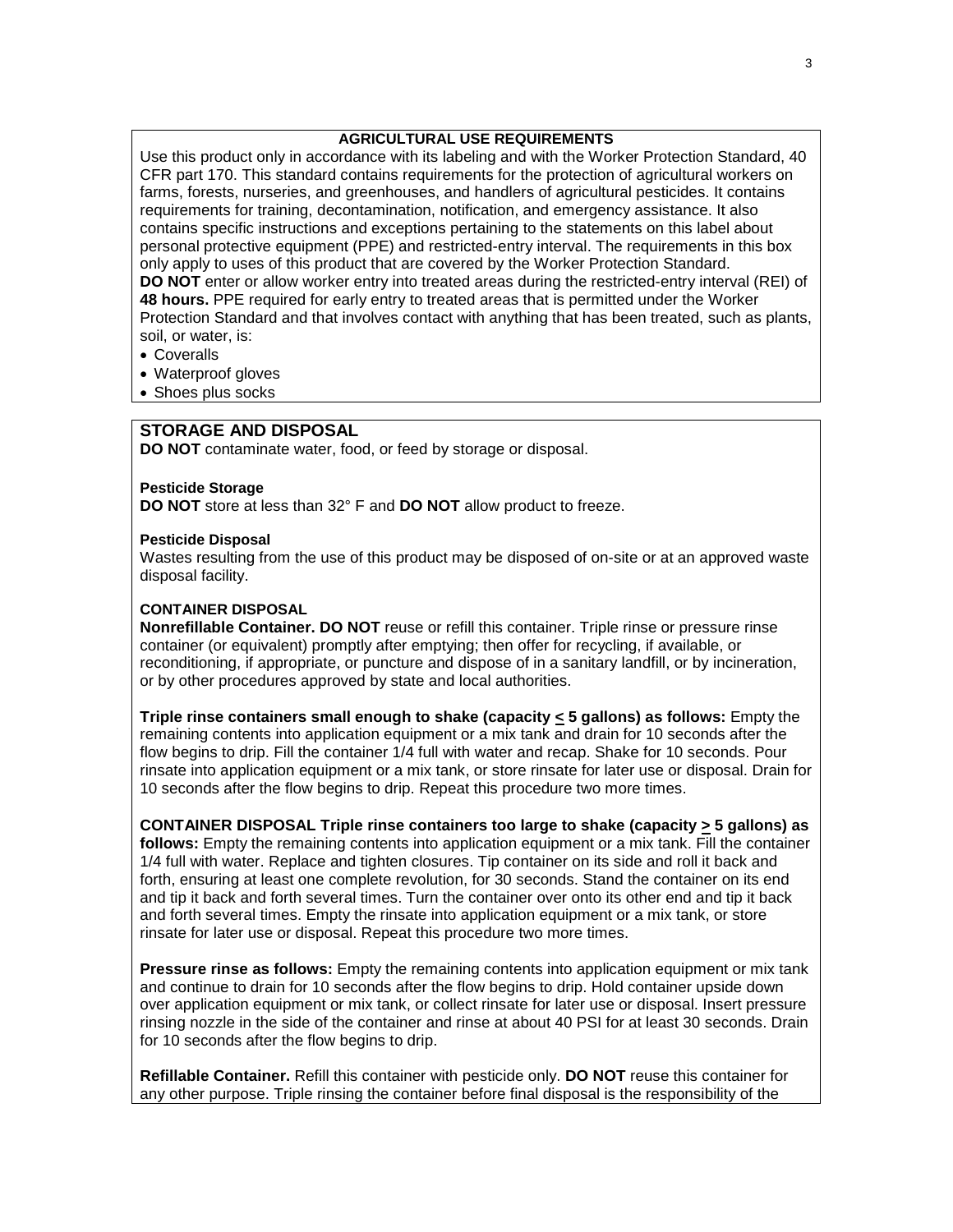person disposing of the container. Cleaning before refilling is the responsibility of the refiller.

**Triple rinse as follows:** To clean the container before final disposal, empty the remaining contents from this container into application equipment or mix tank. Fill the container about 10% full with water. Agitate vigorously or recirculate water with the pump for 2 minutes. Pour or pump rinsate into application equipment or rinsate collection system. Repeat this rinsing procedure two more times.

When this container is empty, replace the cap and seal all openings that have been opened during use; return the container to the point of purchase or to a designated location. This container must only be refilled with a pesticide product. **DO NOT** reuse the container for any other purpose. Prior to refilling, inspect carefully for damage such as cracks, punctures, abrasions, worn-out threads and closure devices. Check for leaks after refilling and before transport. **DO NOT** transport if this container is damaged or leaking. If the container is damaged, or leaking, or obsolete and not returned to the point of purchase or to a designated location, triple rinse emptied container and offer for recycling, if available, or dispose of container in compliance with state and local regulations.

#### **In Case of Emergency**

In case of large-scale spillage regarding this product, call: CHEMTREC 1 -800-424-9300 In case of medical emergency regarding this product, call:

- Your local doctor for immediate treatment.
- Your local poison control center (hospital).
- 1-877-424-7452

#### **Steps to be taken in case material is released or spilled:**

Wear the personal protective equipment specified on the label. Recover the material for reuse according to label whenever possible. Cover the liquid with an absorbent material (such as pet litter). Sweep up and place in an appropriate container for disposal. Remove and wash clothing and personal protective equipment prior to reuse. Keep the spill out of all sewers and open bodies of water.

# **GENERAL INFORMATION**

**Basagran® herbicide** is intended for selective postemergence control of certain broadleaf weeds and sedges in beans, clover grown for seed, corn, peanuts, peas, peppermint, rice, sorghum, soybeans, and spearmint. **Basagran** does not control grasses.

#### **Mode of Action**

**Basagran** is effective mainly through contact action; therefore, weeds must be thoroughly covered with spray.

#### **Crop Tolerance**

All labeled crops are tolerant to **Basagran.** Leaf speckling or bronzing may occur, but plants generally outgrow this condition within 10 days. New growth is normal and crop vigor is not reduced.

#### **Cleaning Spray Equipment**

Clean application equipment thoroughly by using a strong detergent or commercial sprayer cleaner according to the manufacturer's directions and then triple rinsing the equipment before and after applying this product.

# **APPLICATION INSTRUCTIONS**

Applications can be made to actively growing weeds as broadcast, band, or spot spray applications at the rates and growth stages listed in the weed tables. The most effective control will result from making postemergence applications of **Basagran** early, when weeds are small. Early application produces the most beneficial effect on weed control **(exceptions:** yellow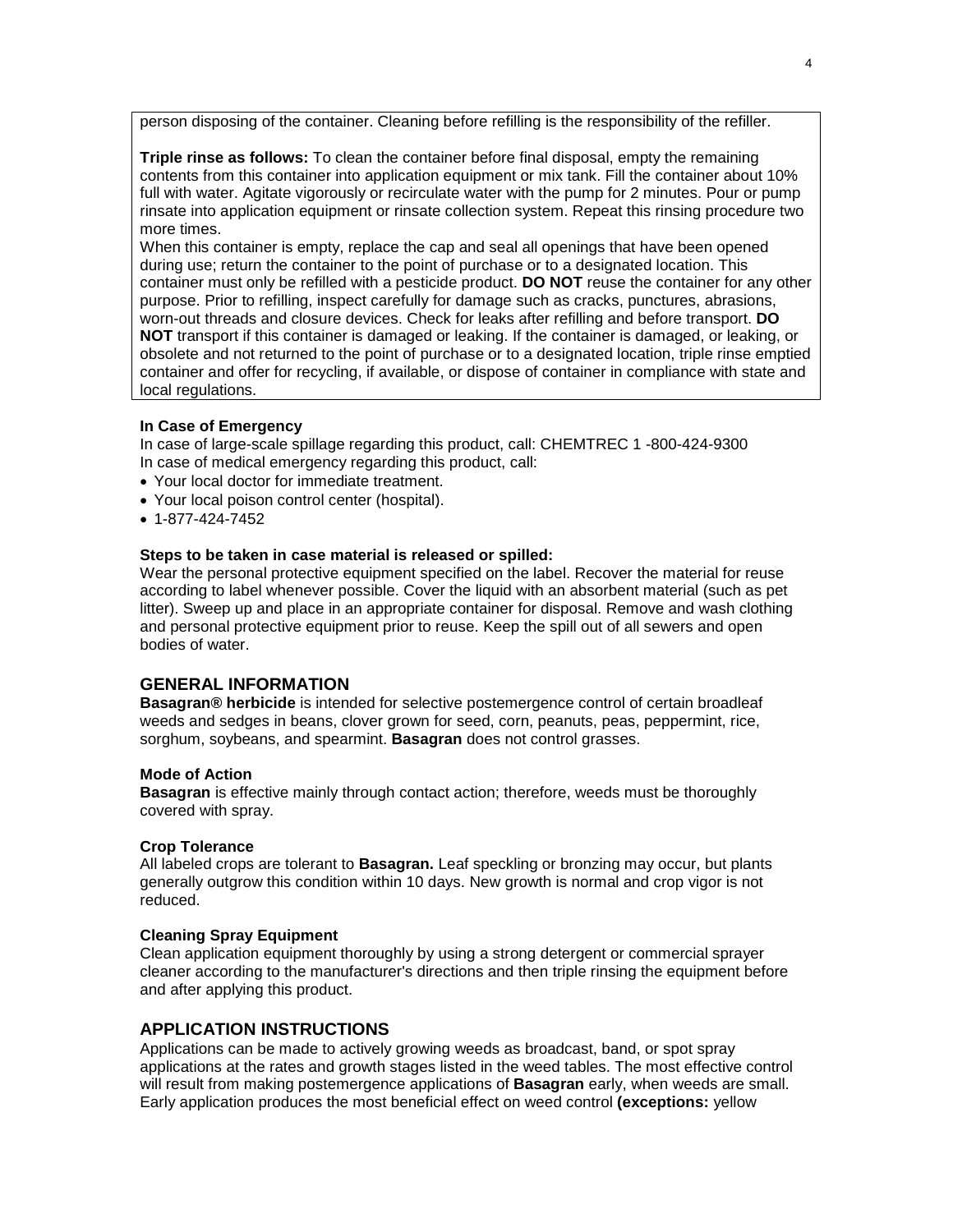nutsedge and Canada thistle), allows use of the lower rate (depending on weed species), and makes thorough spray coverage easier to obtain. Delaying application permits weeds to exceed the maximum size stated and will prevent adequate control. **DO NOT** apply when conditions favor drift from target area or when windspeed is greater than 10 mph.

Apply recommended rates of **Basagran** to actively growing weeds before they reach the maximum sizes listed in **Table 1. Application Rates for Specific Weed Growth Stages For All Crops Except Rice.** For the recommended use rates of **Basagran** in rice, refer to **Table 3. Application Rates for Rice - Flooded Fields and Table 4. Application Rates for Rice - Drained Fields in Crop-Specific Information.**

#### **Irrigation**

In irrigated areas, it may be necessary to irrigate before treatment to ensure active weed growth because weeds growing under drought conditions usually are not satisfactorily controlled.

#### **Spray Coverage**

Weeds must be thoroughly covered with spray. Dense leaf canopies shelter smaller weeds and can prevent adequate spray coverage.

#### **Cultivation**

**DO NOT** cultivate within 5 days before applying **Basagran** or 7 days after application. Timely cultivation after 7 days may help provide season-long control.

#### **Aerial Application Methods and Equipment**

**Water Volume:** Use a minimum of 5 gallons of water per acre (except 10 gallons for rice). **Spray Pressure:** Use up to 40 psi.

**Application Equipment:** Use only diaphragm-type nozzles that produce cone or fan spray patterns.

**Nozzles:** Nozzles must not be more than 10 feet above the crop. Nozzles must be oriented to discharge straight back with the air stream (opposite the direction of travel of the aircraft) or at some angle between straight back and straight down.

#### **Special Directions for Aerial Application**

To obtain uniform coverage and to avoid drift hazards, follow these guidelines:

• DO **NOT** apply **Basagran** by aircraft when wind is blowing more than 10 mph (except above 5 mph in California).

- Use coarse sprays (larger droplets) as they are less likely to drift.
- DO **NOT** apply **Basagran** by air if sensitive species (such as cotton, sugar beets, sunflowers, or okra) are within 200 feet downwind.

The applicator must follow the most restrictive use cautions to avoid drift hazards, including those found in this labeling as well as applicable state and local regulations and ordinances.

#### **Ground Application Methods and Equipment (Broadcast)**

**Water Volume:** Use 10 to 20 gallons of spray solution per broadcast acre for optimal performance.

**Spray Pressure:** Use a minimum of 40 psi (measured at the boom, not at the pump or in the line).

**Note:** When using the lower volume (i.e. 10 gallons per acre) or when crop and weed foliage is dense, use a minimum of 60 psi for best results.

**Application Equipment:** Use standard high-pressure pesticide flat fan or hollow cone nozzles spaced up to 20 inches apart. **DO NOT** use flood, whirl chamber, or controlled droplet applicator (CDA) nozzles as erratic coverage can cause inconsistent weed control. **DO NOT** use selective application equipment such as recirculating sprayers or wiper applicators. Good coverage is essential for maximum control.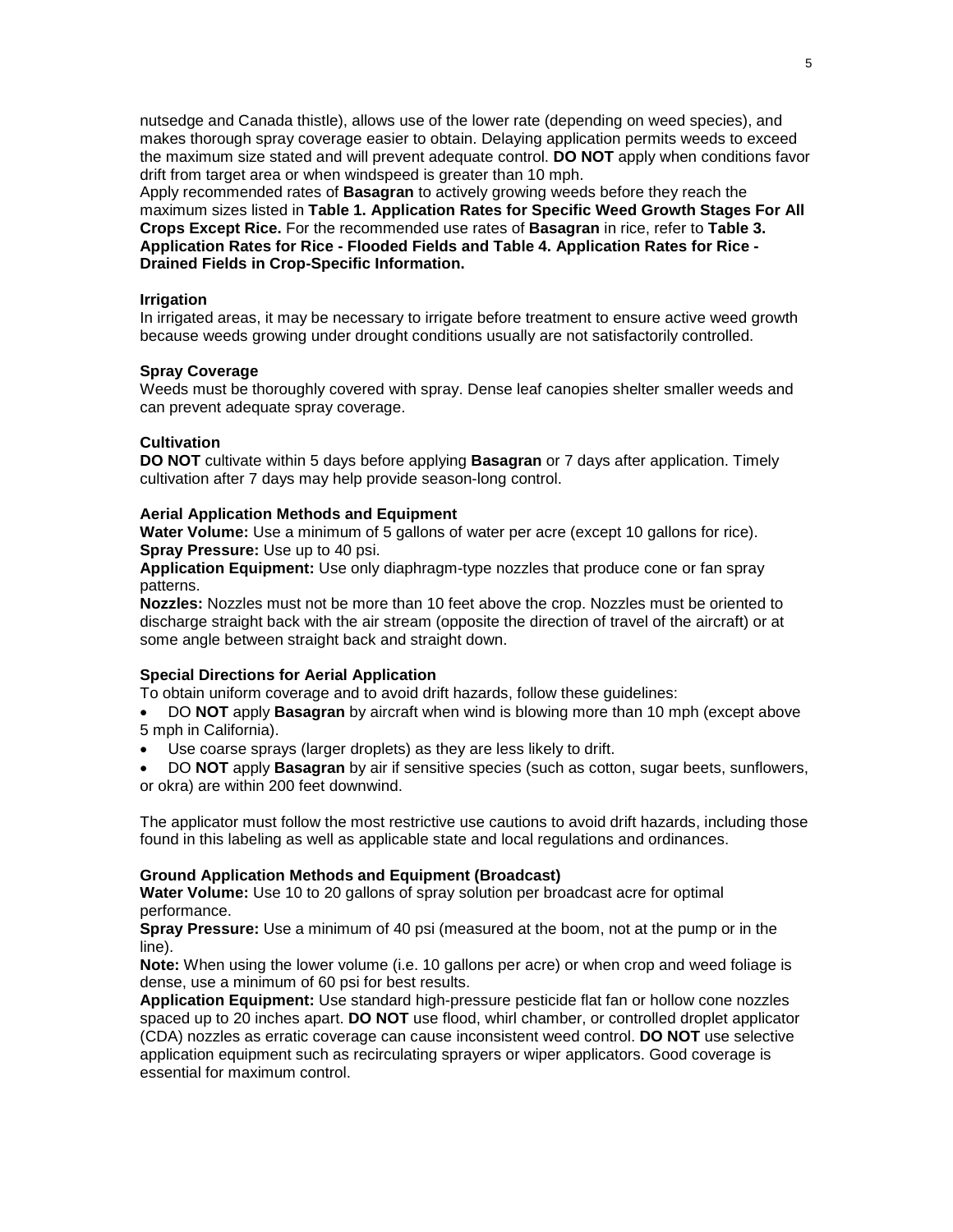| Table 1. Application Rates for opening weed Growth Stages for All Grops Except Rice<br>Weeds Controlled (includes Basagran herbicide Rates Per Acre** |                                                    |                          |                   |                          |                   |                          |
|-------------------------------------------------------------------------------------------------------------------------------------------------------|----------------------------------------------------|--------------------------|-------------------|--------------------------|-------------------|--------------------------|
| ALS- and triazine-resistant                                                                                                                           |                                                    |                          |                   |                          |                   |                          |
| biotypes)                                                                                                                                             | 1 pint per acre <sup>1</sup><br>1.5 pints per acre |                          |                   | 2 pints per acre         |                   |                          |
|                                                                                                                                                       | <b>Leaf Stage</b>                                  | <b>Maximum</b><br>Height | <b>Leaf Stage</b> | <b>Maximum</b><br>Height | <b>Leaf Stage</b> | <b>Maximum</b><br>Height |
| Anoda, spurred                                                                                                                                        |                                                    |                          | Up to 6           | 3"                       | $6 - 8$           | 4"                       |
| Balloonvine                                                                                                                                           |                                                    |                          | $2 - 4$           | 2"                       | $4-6$             | 3"                       |
| <b>Beggarticks</b>                                                                                                                                    |                                                    |                          | Up to 6           | 6"                       | $6 - 8$           | 8"                       |
| Bindweed (field, hedge) <sup>6</sup>                                                                                                                  |                                                    |                          |                   |                          |                   | 10"                      |
| Buckwheat, wild                                                                                                                                       |                                                    |                          | Up to 4           | 3"                       | $4 - 6$           | 5"                       |
| Canada Thistle <sup>7</sup>                                                                                                                           |                                                    |                          |                   |                          |                   | 8" to bud stage          |
| Cocklebur <sup>2,9</sup>                                                                                                                              | $2 - 4$                                            | 4"                       | $2 - 6$           | 6"                       | $6 - 10$          | 10"                      |
| Croton, tropic                                                                                                                                        |                                                    |                          | Up to 2           | 2"                       | $2 - 4$           | 4"                       |
| Dayflower                                                                                                                                             |                                                    |                          | Up to 6           | 4"                       | $6 - 10$          | 8"                       |
| Devilsclaw <sup>3</sup>                                                                                                                               |                                                    |                          |                   |                          | Up to 6           | 3"                       |
| Eclipta                                                                                                                                               |                                                    |                          | Up to 6           | 2"                       | Up to 6           | 2"                       |
| Galinsoga <sup>3</sup>                                                                                                                                |                                                    |                          |                   |                          | Cotyledon to 6    | 2"                       |
| Groundsel, common                                                                                                                                     |                                                    |                          |                   |                          |                   | 3"                       |
| Jimsonweed                                                                                                                                            | Up to 4                                            | 4"                       | Up to 6           | 6"                       | $6 - 10$          | 10"                      |
| Ladysthumb                                                                                                                                            | Up to 4                                            | 4"                       | Up to 6           | 6"                       | $6 - 10$          | 10"                      |
| Lambsquarters, common <sup>3,4</sup>                                                                                                                  | Up to 4                                            | 1"                       | Up to 6           | 1.5"                     | Up to 6           | 2"                       |
| Marshelder                                                                                                                                            |                                                    |                          | Up to 4           | 2"                       | Up to 8           | 4"                       |
| Mayweed/dogfennel                                                                                                                                     |                                                    |                          |                   | 2"                       |                   | 3"                       |
| Morningglory <sup>10</sup>                                                                                                                            |                                                    |                          |                   |                          |                   |                          |
| (smallflower, cypressvine<br>only)                                                                                                                    |                                                    |                          | 4                 | 4"                       | 4                 | 4"                       |
| Morningglory <sup>10</sup>                                                                                                                            |                                                    |                          | 4                 | 4"                       | 6                 | 6"                       |
| Mustard, wild                                                                                                                                         | Up to 4                                            | 2"                       | Up to 6           | 4"                       | $6 - 10$          | 8"                       |
| Nightshade, hairy <sup>12</sup>                                                                                                                       |                                                    |                          |                   |                          | $2-6$             | 4"                       |
| Nutsedge, yellow <sup>7</sup>                                                                                                                         |                                                    |                          |                   | 8"                       |                   | 8"                       |
| Poinsettia, wild <sup>3</sup>                                                                                                                         |                                                    |                          | Up to 6           | 4"                       | $4 - 8$           | 6"                       |
| Purslane, common                                                                                                                                      |                                                    |                          | Up to 4           | 1"                       | $4 - 6$           | 2"                       |
| Radish, volunteer                                                                                                                                     |                                                    |                          | $2 - 6$           | 4"                       | $6 - 10$          | 10"                      |
| Ragweed, common <sup>3</sup>                                                                                                                          |                                                    |                          |                   |                          | $4-6$             | 3"                       |
| Ragweed, giant <sup>4</sup>                                                                                                                           |                                                    |                          |                   |                          | Up to 4           | 6"                       |
| Redweed                                                                                                                                               |                                                    |                          | $4 - 6$           | 6"                       | $6 - 10$          | 8"                       |
| Senna, coffee <sup>3</sup>                                                                                                                            |                                                    |                          |                   |                          | Up to 1           | 2"                       |
|                                                                                                                                                       |                                                    |                          |                   |                          | pinnate           |                          |
| Sesbania <sup>3</sup>                                                                                                                                 |                                                    |                          |                   |                          | $3 - 5$           | 3"                       |
| Shepherdspurse <sup>5</sup>                                                                                                                           |                                                    |                          | Up to 6           | 4"                       | $6 - 10$          | 8"                       |
| Sida, prickly or teaweed                                                                                                                              |                                                    |                          | Up to 6           | 3"                       | $6 - 8$           | 4"                       |
| Smartweed, Pennsylvania                                                                                                                               | Up to 4                                            | 4"                       | Up to 6           | 6"                       | $6 - 10$          | 10"                      |
| Starbur, bristly                                                                                                                                      |                                                    |                          | Up to 4           | 2"                       | 4-6               | 3"                       |
| Sugar beet, volunteer                                                                                                                                 |                                                    |                          | $2 - 4$           |                          | $4 - 8$           |                          |
| Sunflower, wild                                                                                                                                       | Up to 2                                            | 3"                       | Up to 4           | 5"                       | $4 - 6$           | 8"                       |
| Velvetleaf <sup>8,11</sup>                                                                                                                            | Up to 4                                            | 2"                       | Up to 4           | 2"                       | $4 - 6$           | 5"                       |
| <b>Venice Mallow</b>                                                                                                                                  | Up to 4                                            | 2"                       | Up to $6$         | 2"                       | $6 - 10$          | 4"                       |
|                                                                                                                                                       |                                                    |                          |                   |                          |                   |                          |

**Table 1. Application Rates for Specific Weed Growth Stages for All Crops Except Rice\***

 $1$ If regrowth develops, make a second application of 1 pint 7 to14 days later. (This rate not applicable in California.) <sup>2</sup> DO NOT treat earlier than leaf stage shown and DO NOT count cotyledon leaves.<br><sup>3</sup> les eren eil concentrate er eren eil concentrate plus LIAN.

<sup>3</sup>Use crop oil concentrate or crop oil concentrate plus UAN.

4 For regrowth or new germination, a follow-up application of **Basagran** may be necessary. **<sup>5</sup>**

<sup>5</sup>DO NOT treat rosette before seed stalk appears.

<sup>6</sup>In KY, IL, IN, MI, and OH, apply 2 to 3 pints of **Basagran** per acre (for suppression only).

If regrowth occurs, make a second application at the same rate 7 to 10 days later.

8 **Late Rescue Treatment for Velvetleaf:** Make a single application of 3 pints per acre of **Basagran** plus 1 quart of oil concentrate per acre and 1 gallon of UAN solution per acre to velvetleaf plants up to 12". For better control, apply 1.5 pints per acre of **Basagran** plus 1 quart of oil concentrate and 1 gallon of UAN or AMS solution per acre, followed by a second application at the same rate in 4 to 7 days.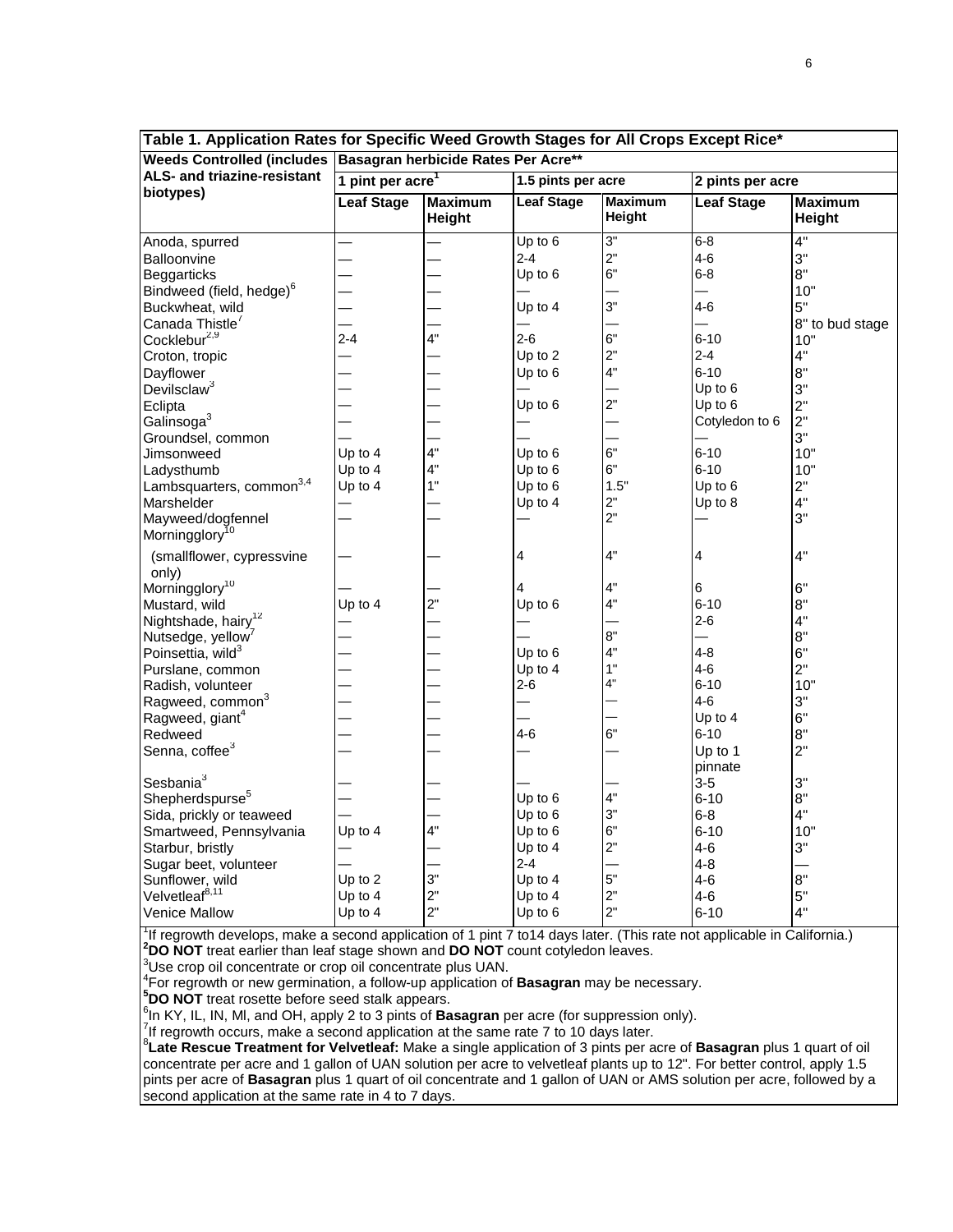9 **Late Rescue Treatment for Cocklebur:** Make a single application of 2 to 3 pints per acre of **Basagran** to plants up to 24". For better control, apply 1.5 pints per acre of **Basagran.** Repeat 10 to 14 days later.<br><sup>10</sup>Rates given for southern states only (AL, AR, FL, GA, LA, MS, NC, OK, SC, TN, TX, and VA). Make a second application 5 to

14 days later. For all states other than the South, apply 2 to 3 pints of **Basagran** per acre to annual morningglories not larger

<sup>11</sup>Always use UAN or AMS as spray additive.<br><sup>12</sup>Basagran does not control black nightshade nor Eastern black nightshade.

\*For the recommended use rates of **Basagran** in rice, refer to **Table 3. Application Rates for Rice - Flooded Fields and Table 4. Application Rates for Rice - Drained Fields in Crop-Specific Information.** 

\*\*Refer to **Crop-Specific Information for Crop-Specific Restrictions and Limitations.**

# **ADDITIVES**

To achieve consistent weed control, one of the following additives are needed: crop oil concentrate, urea ammonium nitrate, or ammonium sulfate. Additives may cause some leaf burn, but new growth is normal and crop vigor is not reduced. The potential for leaf burn is increased when relative humidity and temperature are high. See **Table 2. Additive Rate Per Acre** for additive rates.

#### **Oil Concentrate**

The oil concentrate must contain either a petroleum or vegetable oil base and must meet all of the following criteria:

- be nonphytotoxic,
- contain only EPA-exempt ingredients,
- provide good mixing quality in the jar test, and
- be successful in local experience.

The exact composition of suitable products will vary; however, vegetable and petroleum oil concentrates should contain emulsifiers to provide good mixing quality. Highly refined vegetable oils have proven more satisfactory than unrefined vegetable oils. For additional information, see **General Mixing Information.**

Adding an oil concentrate may cause some leaf burn, but new growth is normal and crop vigor is not reduced. The potential for leaf burn is increased when relative humidity and temperature are high. Some oil concentrates cause excessive leaf burn, so refer to your supplier for information concerning successful local experience before purchasing any oil concentrate.

#### **Oil Concentrate + Nitrogen Solution**

A nonphytotoxic oil concentrate (as referred to above) plus a nitrogen solution (UAN or AMS) can be added to the spray tank with **Basagran herbicide.**

#### **Urea Ammonium Nitrate (UAN)**

Commonly referred to as 28%, 30% or 32% nitrogen solution, UAN may be added in place of other spray additives to improve control of cocklebur, devilsclaw, Pennsylvania smartweed, velvetleaf, venice mallow, wild mustard, and wild sunflower. **Basagran** plus a nitrogen solution will not provide adequate control of common ragweed and common lambsquarters. If these weeds or other weeds requiring oil concentrate are present in addition to velvetleaf, then oil concentrate should also be used.

#### **Ammonium Sulfate (AMS)**

When used, add 3 quarts of liquid AMS (8-8-0 analysis) or 2.5 pounds of granular AMS. Use only fine feed-grade or spray-grade AMS because inferior grades of AMS **DO NOT** dissolve adequately and can plug spray nozzles. Winfield Solutions does not recommend applying AMS if applied in less than 10 gallons per acre because of potential problems with precipitation in reduced volumes. Use AMS only if it has been demonstrated to be successful in local experience.

| <b>Additive</b>                             | <b>Ground Application</b> | <b>Air Application</b> |  |
|---------------------------------------------|---------------------------|------------------------|--|
| AMS <sup>1</sup>                            | 2.5 pounds                | 2.5 pounds $2$         |  |
| Oil Concentrate                             | 1-2 pints                 | 1 pint                 |  |
| UAN Solution <sup>1</sup>                   | 4-8 pints                 | 2-4 pints              |  |
| Oil Concentrate                             | $0.5-1$ pint              |                        |  |
| + Nitrogen                                  | + 2-4 pints of UAN        |                        |  |
|                                             | or 1-2 pounds of AMS      |                        |  |
| 'AMS and UAN are not for use in California. |                           |                        |  |

#### **Table 2. Additive Rate Per Acre**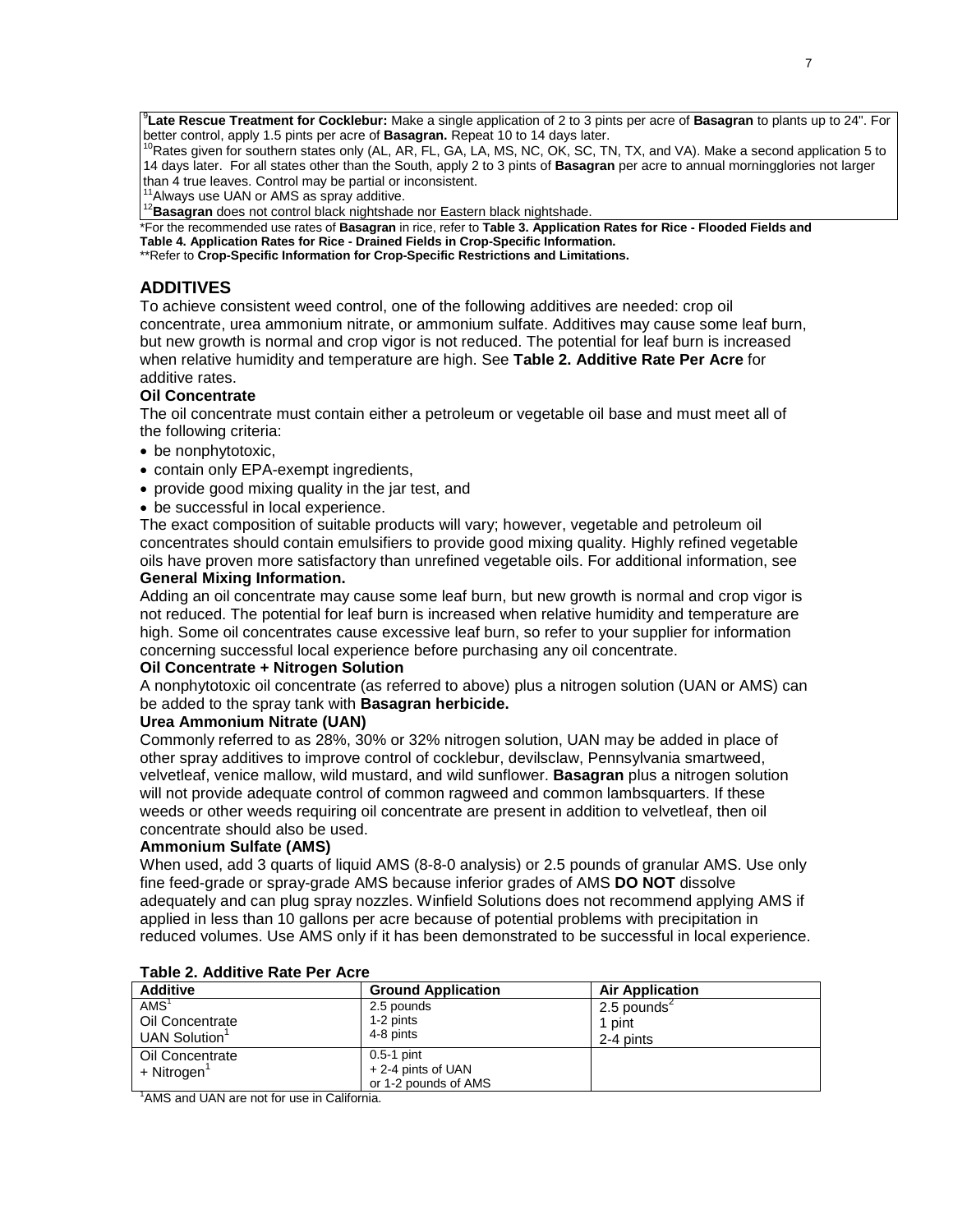<sup>2</sup>AMS solution is not recommended due to potential precipitation problems in reduced water volumes. AMS can be used provided a minimum of 10 gallons of solution per acre is applied. Use only if the source of AMS has been demonstrated to be successful in local experience.

# **General Mixing Information**

Additives and/or other pesticides may be mixed in the spray tank with **Basagran** using the information in this section.

**See Crop-Specific Information** for more details. Read and follow the applicable **Restrictions and Limitations and Directions For Use** on all products involved in tank mixing. The most restrictive labeling applies to tank mixes.

Separate applications should be made if all target weeds are not at the labeled growth stage for treatment at the same time.

Physical incompatibility, reduced weed control, or crop injury may result from mixing **Basagran**  with other pesticides (fungicides, herbicides, insecticides, or miticides), additives, or fertilizers. Winfield Solutions, LLC does not recommend using tank mixes other than those listed on Winfield Solutions, LLC labeling. Local agricultural authorities may be a source of information when using other than Winfield Solutions, LLC-recommended tank mixes.

#### **Compatibility Test for Mix Components**

Before mixing additives and/or other pesticides, always perform a compatibility jar test. For 20 gallons per acre spray volume, use 3.3 cups (800 ml) of water. For other spray volumes, adjust rates accordingly. Only use water from the intended source at the source temperature. Add components in the sequence indicated in the **Mixing Order** using 2 teaspoons for each pound or 1 teaspoon for each pint of recommended label rate per acre.

Always cap the jar and invert 10 cycles between component additions.

When the components have all been added to the jar, let the solution stand for 15 minutes. Evaluate the solution for uniformity and stability. The spray solution should not have free oil on the surface, nor fine particles that precipitate to the bottom, nor thick (clabbered) texture. If the spray solution is not compatible, repeat the compatibility test with the addition of a suitable compatibility agent. If the solution is then compatible, use the compatibility agent as directed on its label. If the solution is still incompatible, **DO NOT** mix the ingredients in the same tank.

#### **Mixing Order**

When mixing additives and/or other pesticides in a spray tank, add the products to be used in the following sequence:

**1) Water.** Begin by agitating a thoroughly clean sprayer tank three-quarters full of clean water.

**2) Agitation.** Maintain constant agitation throughout mixing and application.

**3) Products in PVA bags.** Place any product contained in water-soluble PVA bags into the mixing tank. Wait until all water-soluble PVA bags have fully dissolved and the product is evenly mixed in the spray tank before continuing.

**4) Water-dispersible products** (such as dry flowables, wettable powders, suspension concentrates, or suspo-emulsions).

If an inductor is used, rinse it thoroughly after the component has been added.

**5) Water-soluble products** (such as **Basagran herbicide).** If an inductor is used, rinse it thoroughly after the component has been added.

**6) Emulsifiable concentrates** (such as oil concentrate when applicable). If an inductor is used, rinse it thoroughly after the component has been added.

**7) Water-soluble additives** (such as AMS or UAN when applicable). If an inductor is used, rinse it thoroughly after the component has been added.

#### **8) Remaining quantity of water.**

Maintain constant agitation during application.

# **Restrictions and Limitations - All Crops**

• **Maximum seasonal use rate: DO NOT** apply more than a **total of 4 pints of Basagran** per acre, per season.

• **DO NOT** apply more than a **total of 2.0 pounds of bentazon** ai (from all sources) per acre, per season.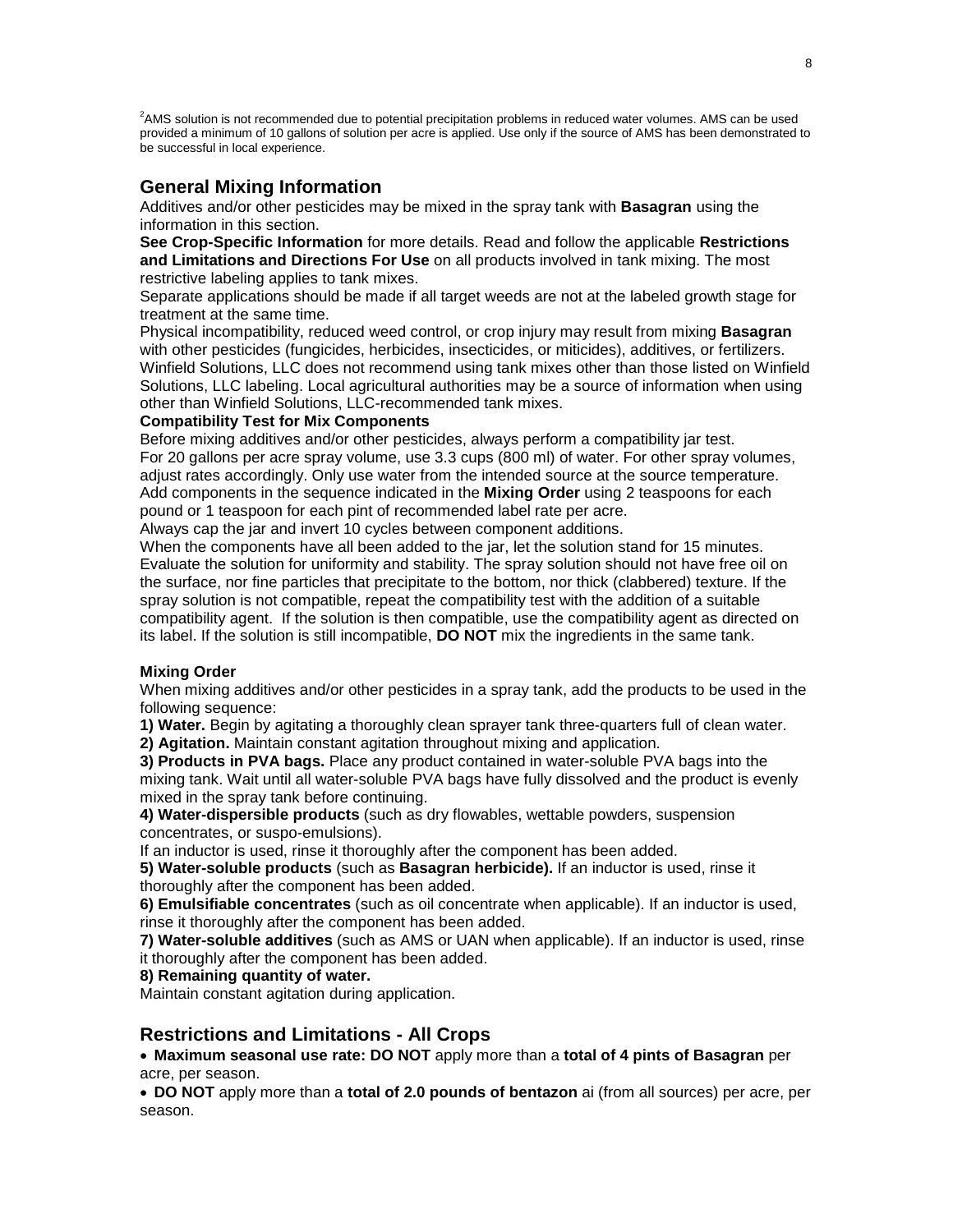• **Restricted-Entry Interval (REI): DO NOT** enter or allow worker entry into treated areas during the restricted entry interval of 48 hours.

• DO **NOT** apply to weeds under stress such as lack of moisture, herbicide injury, mechanical injury or cold temperatures, as unsatisfactory control may result.

• DO **NOT** apply to crops subjected to stress conditions such as hail damage, flooding, drought, injury from other herbicides, or widely fluctuating temperatures, as crop injury may result.

• DO **NOT** apply to crops that show injury (leaf phytotoxicity or plant stunting) produced by any other prior herbicide applications because this injury may be enhanced or prolonged.

• **Rainfast period:** Rainfall or overhead irrigation within 4 hours after application may reduce the effectiveness of **Basagran.**

• **DO NOT** apply through any type of irrigation system.

# **Crop-Specific Information**

Apply **Basagran** early postemergence before weeds reach the maximum size listed in **Table 1. Application Rates for Specific Weed Growth Stages for All Crops Except Rice** (for rice, see rice section below).

#### **Beans, Dry and Succulent**

Beans are tolerant to **Basagran** after the first trifoliate leaf has fully expanded. Even at the tolerant stages, yellowing, bronzing, speckling or burning of leaves may occur under certain conditions (see **Crop-Specific Restrictions and Limitations).** This temporary injury is generally outgrown without delaying podset or maturity or reducing yield. Using oil with **Basagran** may increase injury and may reduce yields.

Tolerant bean types are adzuki, navy, pinto, pink, great northern, kidney, red, white, cranberry, black turtle soup, small lima, large lima, and snap beans.

# **Crop-Specific Restrictions and Limitations**

**DO NOT** apply **Basagran** as a solo treatment to dry and succulent beans grown in Georgia and South Carolina as severe crop damage may occur. **Basagran** may be applied from 6 to 16 fluid ounces per acre to dry and succulent beans grown in Georgia and South Carolina but only when tank mixed with **Raptor® herbicide or Pursuit® herbicide.** Refer to the **Raptor and Pursuit**  labels for additional use directions or restrictions.

**DO NOT** apply **Basagran** to bean fields until beans have at least the first trifoliate leaf fully expanded because severe crop damage may occur.

**DO NOT** apply **Basagran** to blackeyes grown in California or to garbanzo beans or lupines at any stage of growth, as severe crop damage may occur.

**DO NOT** apply **Basagran** to dry or succulent beans within 30 days of harvest.

Use of an oil additive with **Basagran** on snap beans may increase the leaf burn and injury potential.

**California Only:** Not recommended for use on adzuki beans. For yellow nutsedge control, apply 2 pints of **Basagran** per acre when plants are 6 to 8 inches tall. Make a second application at the same rate 10 to 14 days later.

#### **Tank Mixes - Dry Beans**

**Basagran** may be applied in a tank mix with one of the following herbicides:

- **Outlook® Pursuit**
- **Poast® Raptor**

#### **Tank Mixes - Succulent Beans**

**Basagran** may be applied in a tank mix with one of the following herbicides:

• **Poast** • **Pursuit**

#### **Clover Grown for Seed**

For postemergence use in clover grown for seed in Oregon and Washington:

Clover is tolerant to **Basagran® herbicide;** however, some leaf burning may occur under certain conditions, but clover plants generally outgrow this condition within 10 days. Apply **Basagran** in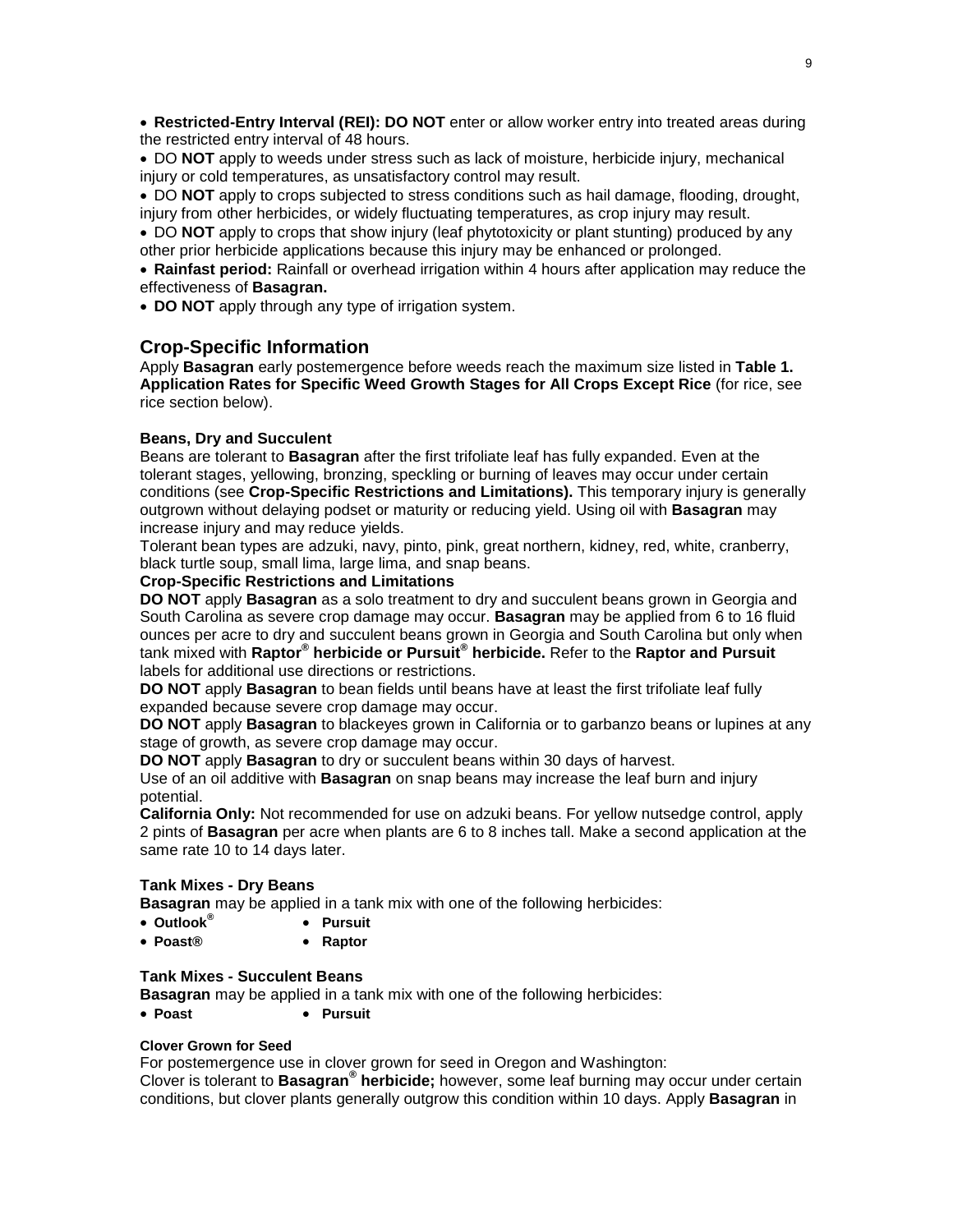the spring as a broadcast foliar application at rates up to 2 pints per acre. If needed, a second application can be made at the same rate 5 to 14 days later. A nonphytotoxic crop oil concentrate (COG) should be added to the spray tank as recommended in **Table 1. Application Rates for Specific Weed Growth Stages for All Crops Except Rice.**

# **Crop-Specific Restrictions and Limitations**

**DO NOT** graze livestock or harvest forage or hay for livestock feed for at least 36 days after treatment in Oregon and Washington.

# **Corn and Sorghum**

Corn types include field, sweet, popcorn, and corn grown for seed or silage. Sorghum types include grain and forage sorghum. Seed producers should consult the seed company regarding tolerance of seed production inbred lines to **Basagran.**

# **Crop-Specific Restrictions and Limitations**

Apply no more than 2 pints of **Basagran** per acre per season in sorghum.

**DO NOT** apply to sorghum that is heading or blooming.

**DO NOT** graze treated corn and sorghum fields for at least 12 days after the last treatment with **Basagran. California only:** Not recommended for controlling yellow nutsedge in corn or sorghum. **DO NOT** use on forage sorghum.

# **Tank Mixes - Corn and Sorghum**

The tank mix,of **Basagran** + atrazine is not applicable in California.

**Basagran** may be applied in a tank mix with one of the following herbicides on corn (including herbicides registered for use in corn hybrids tolerant to glyphosate, glufosinate and imidazolinone):

- 
- 
- 
- **Atrazine Marksman®** • **Clarity®** • **Outlook®**
- **Distinct® Pursuit®**
- 
- **Liberty® RoundUp Ultra®**
- **Lightning™**

**Basagran** may be applied in a tank mix with one of the following herbicides in sorghum:

- **Atrazine Outlook**
- **Clarity Paramount**
- **Marksman®**

# **Peppermint and Spearmint**

Peppermint and spearmint are tolerant to **Basagran;** however, some leaf burning may occur under certain conditions, such as when plants are growing very actively and have extensive new, succulent tissue. Mint plants generally outgrow this condition within 10 days. For hairy nightshade and kochia control, **Basagran** may be used up to 4.0 pints per acre as a

single application. For kochia control, add oil concentrate.

# **Tank Mixes - Peppermint and Spearmint**

**Basagran** may be applied in a tank mix with one of the following herbicides:

- **Buctril® Sinbar®**
- **Poast Stinger®**

# **Peas, Dry and Succulent**

Peas are tolerant to **Basagran** after 3 pairs of leaves (or 4 nodes) are present. Pea injury such as yellowing, bronzing, speckling or burning of leaves may occur under certain conditions. This temporary injury is generally outgrown without delaying podset or maturity or reducing yield. Tolerant pea types are garden, English, and southern peas.

In western irrigated areas, avoid applying **Basagran** during prolonged periods of cold weather (day temperature below 75° F and night temperature below 55° F for 2 to 5 days) because weed control may be nullified.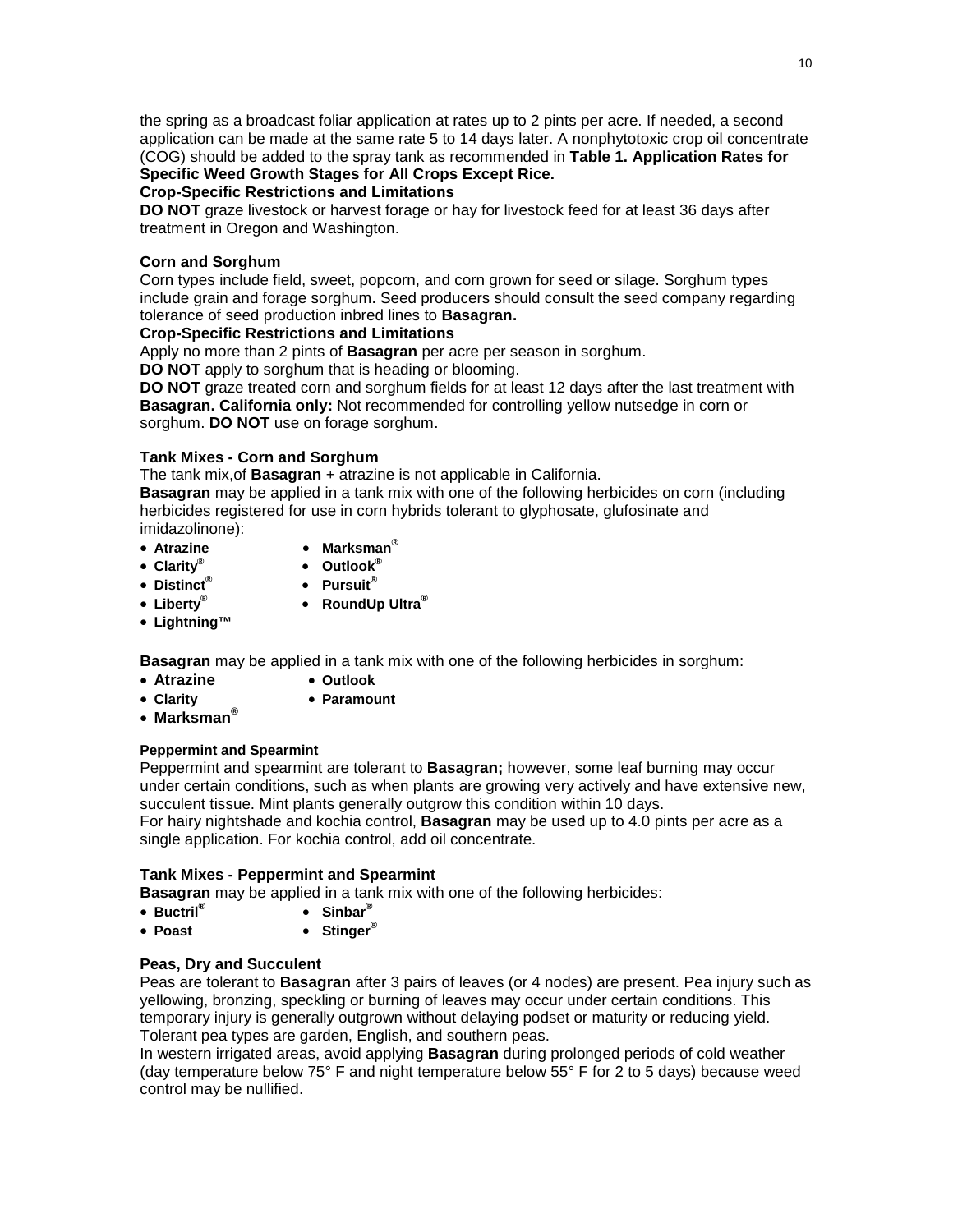# **Crop-Specific Restrictions and Limitations**

**DO NOT** apply **Basagran** as a solo treatment to dry and succulent peas grown in Georgia and South Carolina as severe crop damage may occur. **Basagran** may be applied from 6 to 16 fluid ounces per acre to dry and succulent peas grown in Georgia and South Carolina but only when tank mixed with **Raptor® herbicide or Pursuit.** Refer to the **Raptor and Pursuit** labels for additional use directions or restrictions.

**DO NOT** apply **Basagran** to dry peas within 30 days of harvest.

**DO NOT** apply **Basagran** to succulent peas within 10 days of harvest. **In California, DO NOT apply to succulent peas within 30 days of harvest.**

**DO NOT** apply **Basagran** to peas under stress from root rot.

**DO NOT** apply **Basagran** to blackeyes grown in California or to garbanzo beans or to lupines at any stage of growth, as severe crop damage may occur.

**DO NOT** apply **Basagran** when peas are in bloom.

#### **DO NOT add oil to Basagran for use on peas, except for use in the Pacific Northwest (PNW).**

Infurrow treatments of insecticides or nematicides may also predispose the peas to injury from **Basagran.**

# **Tank Mixes - Peas**

Tank mixes not applicable in California.

**Basagran® herbicide** may be applied in a tank mix with one of the following herbicides:

| <b>MCPA</b> | Raptor    |  |  |
|-------------|-----------|--|--|
| Pursuit®    | Thistrol® |  |  |

**The Basagran** + **Thistrol** tank mix is for use in ME, NH, VT, MA, CT, Rl, NY, PA, NJ, VA, MD, DE, WA, ID, and OR. This tank mix should be applied after the 3-leaf stage (4-node stage) of peas, but not later than 3 nodes before pea flowering.

**Notice to user:** Due to variability among pea cultivars and in application techniques, neither the manufacturers nor the sellers have determined whether or not the tank mix of **Basagran + Thistrol** can be safely used on all pea crops under all conditions. Therefore, determine if the tank

mix of **Basagran** + **Thistrol** can be used safely prior to broad use.

For improved control of pigweed species and common lambsquarters, a tank mix of **Basagran** + MCPA may be used.

#### **Tank Mix Restrictions and Limitations**

**DO NOT** use crop oil concentrate, other oil-based additives, or any other spray additives or surfactants with these tank mixes.

**DO NOT** apply the tank mix to peas when temperatures exceed 90° F.

**DO NOT** apply the tank mix to peas after pea flower buds appear.

Crops other than peas may be severely injured by drift. Cotton, beans, grapes, tomatoes, and ornamentals are particularly sensitive to **Thistrol.**

# **Peanuts**

**Basagran** can be applied from peanut cracking through pegging.

Peanut hay and forage may be fed to livestock.

Infurrow treatments of insecticides and nematicides may predispose peanuts to injury from **Basagran.**

#### **Crop-Specific Restrictions and Limitations**

**DO NOT** graze treated peanut fields for at least 50 days after the last **Basagran** treatment.

# **Tank Mixes - Peanuts**

Tank mixes not applicable in California.

**Basagran** may be applied in a tank mix with one of the following herbicides:

- **Blazer® Star-fire®**
- **Outlook® 2,4-DB amine**
- **Poast®**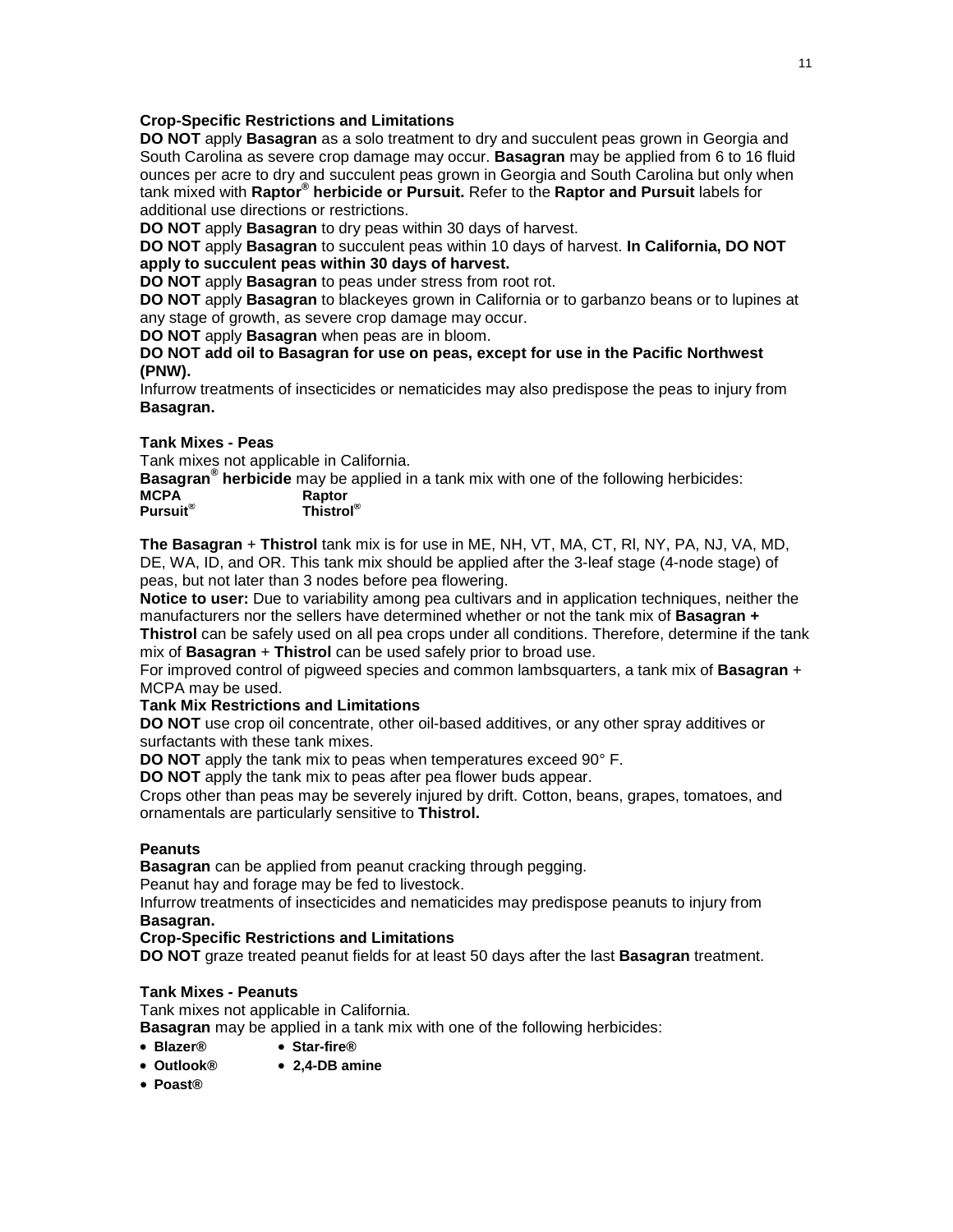The.Basagran + Starfire tank mix should be applied at the ground crack stage of peanuts to control an early flush of weeds. A second application may be applied up to 28 days after ground crack stage.

Always add a nonionic surfactant containing at least 50% surface active agent at recommended rates to the **Basagran + Starfire** tank mix.

#### **Tank Mix Restrictions and Limitations**

**DO NOT** include UAN solution or ammonium sulfate when tank mixing **Basagran + Blazer + Poast.**

**DO NOT** use crop oil concentrate or any other oil-based additive with the **Basagran** + **Starfire**  tank mix.

**DO NOT** add oil concentrate, UAN, or any other additives to **Basagran** + 2,4-DB tank mix. Use only amine formulations of 2,4-DB.

#### **Rice**

#### **Application Information**

Not for use in California.

Apply **Basagran** early postemergence, before weeds exceed the maximum size listed in **Tables 3 and 4.**

#### **Application Equipment**

For optimal coverage when applying **Basagran** by air in rice, orient all nozzles straight back. Nozzles must not be located farther out than three-fourths the distance from the center of the aircraft to the end of the wing or rotor.

# **Alternate Flooding Culture**

In Texas, Louisiana, Arkansas, and Mississippi, weed growth stages generally correspond to rice that is tillering (stooling) and occur before the permanent flood. **Basagran** must be applied when there is no water on the field and 24 hours or more prior to flooding.

If **Basagran** cannot be applied until after flooding, see directions under **Continuous Flooding Culture.**

#### **Continuous Flooding Culture**

In states using continuous flooding culture, or when treating after the permanent flooding, treatment should be made only when weeds are above the surface of the water. Weeds submerged at the time of application will not be adequately controlled. For early treatment, water may be partly or completely drained to expose more weed growth to spray applications of **Basagran. DO NOT** raise water level for at least 24 hours after application as unsatisfactory control may result. **DO NOT** use ground equipment to apply to flooded fields because splashing

will wash **Basagran** off weed leaf surfaces and ineffective control may result.

#### **Crop-Specific Restrictions and Limitations**

Rice straw may be fed to livestock.

**DO NOT** use **Basagran** on rice fields in which the commercial cultivation of catfish or crayfish is practiced.

**DO NOT** use water containing **Basagran herbicide** residues from rice cultivation to irrigate crops used for food or feed unless **Basagran** is registered for use on these crops.

**DO NOT** apply more than 4 pints of **Basagran** per acre per season whether one or two rice crops (including ratoon) are grown that season.

#### **Tank Mixes - Rice**

**Basagran** may be applied in a tank mix with one of the following herbicides:

- **Arrosolo® Londax®**
- **Blazer®** propanil
- **Facet® 75 DF Storm®**

When using **Storm** in a tank mix, use 1.5 pints of **Storm** with 0.5 to 1.0 pint of **Basagran** per acre.

#### **Tank Mix Restrictions and Limitations**

**DO** NOT apply the **Basagran + Arrosolo 3-3E** tank mix to flooded fields.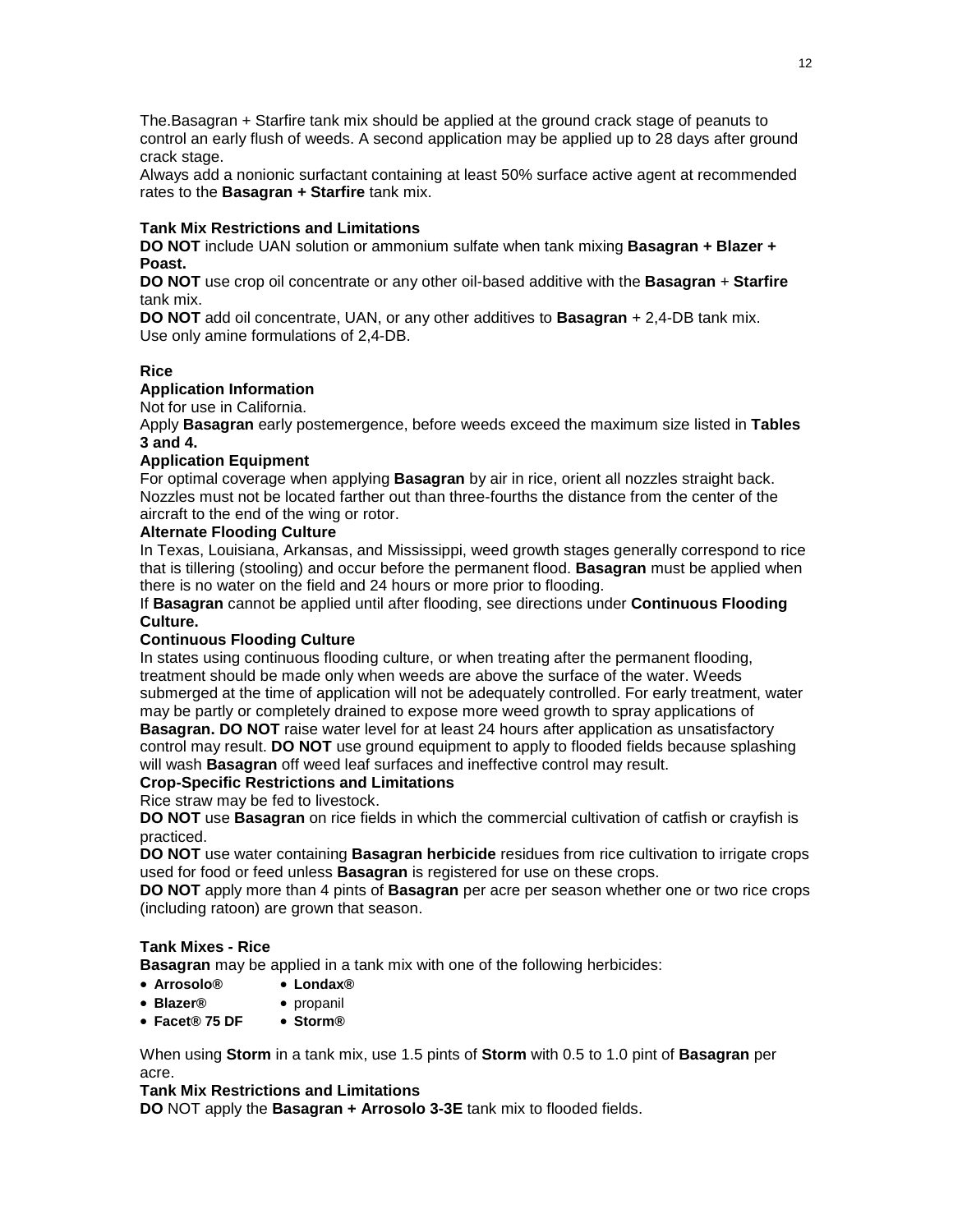Due to the potential for crop injury, **DO NOT** apply oils, surfactants, or liquid fertilizers with the **Basagran + Arrosolo 3-3E** tank mix except as specified on the **Arrosolo 3-3E** label. Apply the **Basagran + Londax** tank mix within 7 days of establishing permanent flood. Apply the **Basagran** + propanil tank mix only to drained fields.

**DO** NOT use crop oil concentrate with the **Basagran +** propanil tank mix.

Add propanil to the tank mix of **Basagran** based on active ingredient (ai) of formulation used.

Test propanil products for physical tank mix compatibility with **Basagran.**

Apply the **Basagran + Storm** tank mix after the 3-leaf stage in rice.

# **Table 3. Application Rates for Rice - Flooded Fields**

| <b>Weeds Controlled</b> | Application Rates for Weed Growth Stages <sup>1</sup> |                                                 |                                            |                                                 |  |  |
|-------------------------|-------------------------------------------------------|-------------------------------------------------|--------------------------------------------|-------------------------------------------------|--|--|
|                         | 1.5 pints per acre                                    |                                                 | 2 pints per acre                           |                                                 |  |  |
|                         | <b>Maximum Height</b><br><b>Above Soil</b>            | <b>Height Range Above</b><br><b>Water Level</b> | <b>Maximum Height</b><br><b>Above Soil</b> | <b>Height Range Above</b><br><b>Water Level</b> |  |  |
| Cocklebur               | 10"                                                   | $3 - 6"$                                        | 15"                                        | $6 - 10"$                                       |  |  |
| Dayflower               | 6"                                                    | $3 - 5"$                                        | 10"                                        | $5 - 8"$                                        |  |  |
| Redstem                 | 4"                                                    | $2 - 3"$                                        | 8"                                         | $4 - 6"$                                        |  |  |
| Smartweed               | 6"                                                    | $2 - 5"$                                        | 10"                                        | $5 - 8"$                                        |  |  |
| <b>Water plantains</b>  |                                                       |                                                 |                                            |                                                 |  |  |
| Arrowhead.              |                                                       |                                                 | 7"                                         | $5 - 6"$                                        |  |  |
| Common.                 |                                                       |                                                 | 7"                                         | $5 - 6"$                                        |  |  |
| Yellow nutsedge         | 6"                                                    | $4 - 5"$                                        | 10"                                        | $6 - 8"$                                        |  |  |
| 1.7                     |                                                       |                                                 |                                            |                                                 |  |  |

 $1$ If a second weed flush develops after the first application, re-treat according to this rate table.

#### **Table 4. Application Rates for Rice - Drained Fields**

|                                | Application Rates for Weed Growth Stages <sup>1</sup> |                                                                                                                  |                   |                       |  |
|--------------------------------|-------------------------------------------------------|------------------------------------------------------------------------------------------------------------------|-------------------|-----------------------|--|
| <b>Weeds Controlled</b>        | 1.5 pints per acre                                    |                                                                                                                  | 2 pints per acre  |                       |  |
|                                | <b>Leaf Stage</b>                                     | Maximum Height                                                                                                   | <b>Leaf Stage</b> | <b>Maximum Height</b> |  |
| Cocklebur                      | $2 - 10$                                              | 10"                                                                                                              | $10 - 15$         | 15"                   |  |
| Dayflower                      | $2 - 10$                                              | 6"                                                                                                               | $10 - 15$         | 10"                   |  |
| Ducksalad                      |                                                       |                                                                                                                  | $6 - 10$          | 6"                    |  |
| Eclipta                        | $4 - 6$                                               | 2"                                                                                                               | 4-6               | 2"                    |  |
| Gooseweed                      | 4-6                                                   | 4"                                                                                                               | $6 - 10$          | 8"                    |  |
| Redstem                        | up to $6$                                             | 4"                                                                                                               | $6 - 10$          | 8"                    |  |
| Redweed                        | 4-6                                                   | 6"                                                                                                               | $6 - 10$          | 8"                    |  |
| Smartweed                      | $2 - 10$                                              | 6"                                                                                                               | 10-15             | 10"                   |  |
| Spikerush                      | $2 - 6$                                               | 6"                                                                                                               | 6-8               | 8"                    |  |
| Water plantains<br>, arrowhead |                                                       |                                                                                                                  | up to $4$         | 7"                    |  |
| , common                       |                                                       |                                                                                                                  | up to $4$         | 7"                    |  |
| Yellow nutsedge                | $4 - 6$                                               | 6"                                                                                                               | $6 - 8$           | 10"                   |  |
|                                |                                                       | <sup>1</sup> If a second weed flush develops after the first application, re-treat according to this rate table. |                   |                       |  |

# **Soybeans**

Soybeans are tolerant to **Basagrari® herbicide** at all stages of growth. Slight leaf speckling and leaf bronzing may occur under certain conditions, but crops generally outgrow these conditions within 10 days.

# **Crop-Specific Restrictions and Limitations**

**DO NOT** graze or cut treated soybean fields for forage or hay for at least 30 days after the last treatment of **Basagran.**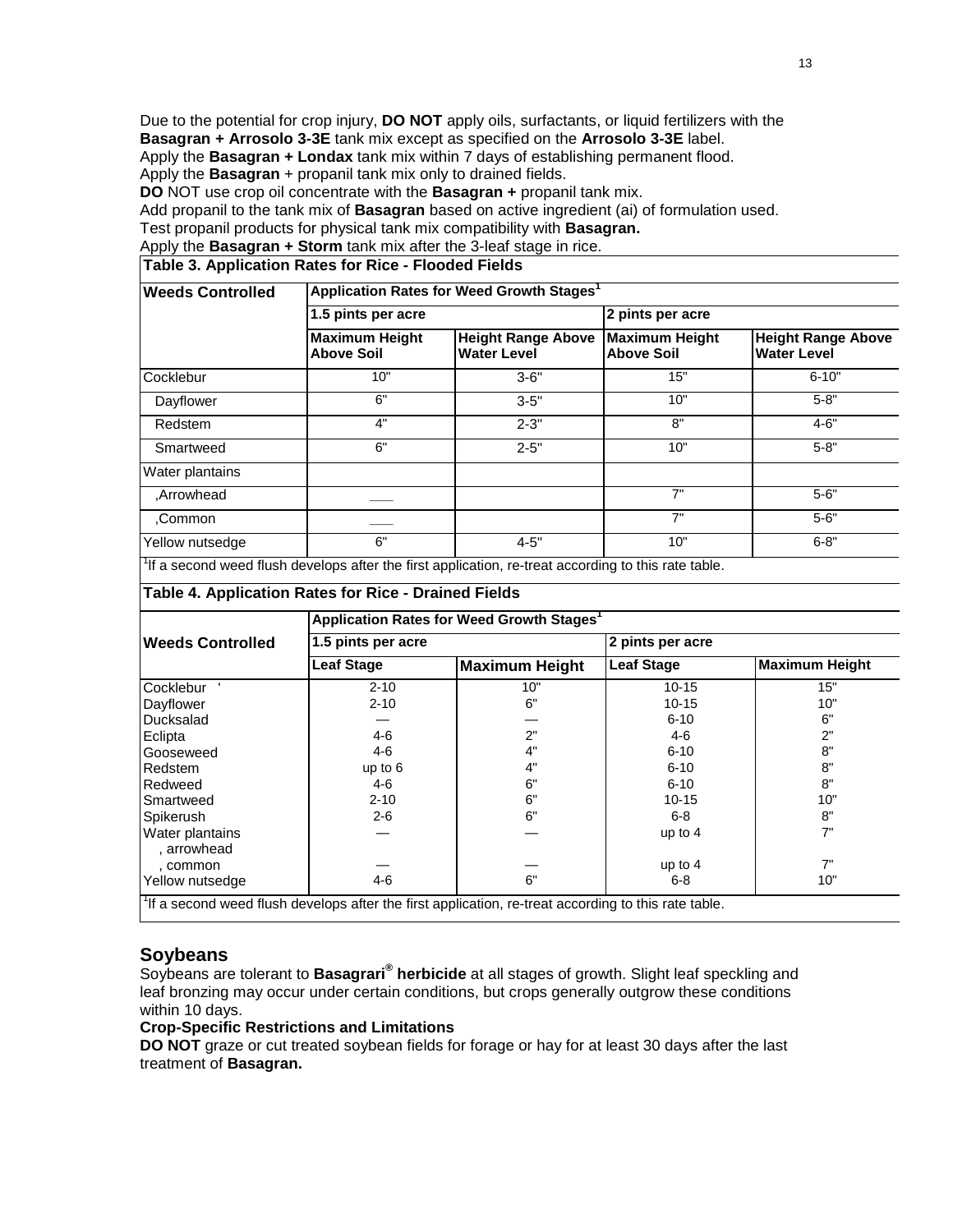#### **Tank Mixes - Soybeans**

Tank mixes not applicable in California.

**Basagran** may be applied in a tank mix with one of the following herbicides (including **RoundUp Ready® , LibertyLink®** and **STS™** varieties):

| • Blazer®                              | • Poast Plus®                             |
|----------------------------------------|-------------------------------------------|
| • Classic®*                            | • Pursuit®                                |
| $\bullet$ Cobra $^{\circledR}$         | • Raptor®                                 |
| • Concert $e^{\overline{\otimes} t}$   | $\bullet$ Reflex <sup>®</sup> 2LC         |
| • FirstRate $e^{\overline{\otimes^*}}$ | • Reliance <sup>®</sup> STS <sup>®*</sup> |
| • Flexstar®                            | • Resource®                               |
| • Liberty®                             | • RoundUp Ultra®                          |
| • Outlook®                             | • Scepter®                                |
| $\bullet$ Pinnacle <sup>®*</sup>       | • Synchrony® STS®                         |
| • Poast®                               | • 2,4-DB amine                            |

\*For these tank mixes, the use of a nonionic surfactant (1 to 2 pints per 100 gallon) plus UAN (2 to 4 pints per acre) is recommended.

#### **Basagran + Blazer + Poast**

#### **Tank Mix Restrictions and Limitations**

Oil concentrate must be used with the **Basagran + Blazer + Poast** tank mix in place of a spray surfactant.

#### **Basagran + Reliance STS**

#### **Tank Mix Restrictions and Limitations**

**DO NOT** add oil concentrate to this tank mix for use with soybean varieties other than those designated as **STS.**

# **Basagran + 2,4-DB amine**

Use only amine formulations of 2,4-DB.

Use no other adjuvant except UAN at 2 to 4 pints per acre with this tank mix.

#### **Tank Mix Restrictions and Limitations**

**DO NOT** apply more than 1 application of this tank mix per season.

The use of this tank mix will cause soybean foliage injury (such as burning, bronzing or crinkling) and may reduce yields.

**DO NOT** use this tank mix on soybeans that show symptoms of disease such as *Phytophthora*  root rot.

#### **Mixing with Insecticides**

A need may arise that requires postemergence or foliar control of certain insects in the soybean crop. It is possible to tank mix an insecticide with **Basagran** if the proper application timing of the insecticide coincides with the application timing of **Basagran.**

Insecticides that may be used are **Furadan® 4F, Pounce® , Pydrin® ,** dimethoate, and **Lorsban® . DO NOT** tank mix **Basagran** with malathion or **Sevin® .** The tank mix addition of an insecticide to **Basagran** may increase the potential for crop injury.

The exact conditions under which an insecticide is tank mixed with **Basagran** may vary and these conditions may reduce good mixing quality.

Before a tank mix of **Basagran** and an insecticide is used test the combination as instructed by the **Compatibility Test for Mix Components.**

# **Conditions of Sale and Warranty**

The Directions For Use of this product reflect the opinion of experts based on field use'and tests. The directions are believed to be reliable and must be followed carefully. However, it is impossible to eliminate all risks inherently associated with the use of this product. Crop injury, ineffectiveness or other unintended consequences may result because of such factors as weather conditions, presence of other materials, or use of the product in a manner inconsistent with its labeling, all of which are beyond the control of WINFIELD SOLUTIONS, LLC or the Seller. To the extent consistent with applicable law, all such risks shall be assumed by the Buyer.